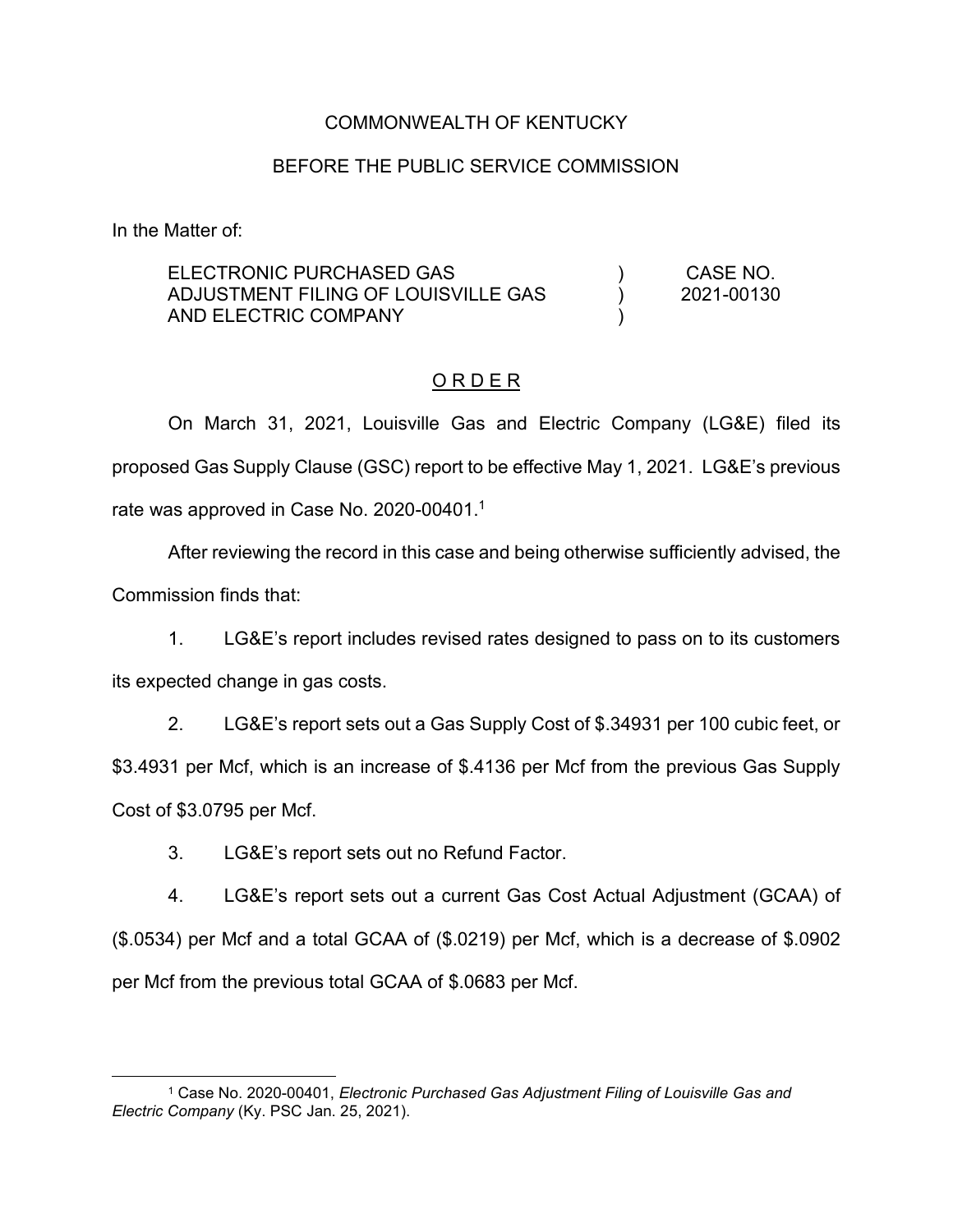5. LG&E's report sets out a Gas Cost Balance Adjustment (GCBA) of (\$.0458) per Mcf, which is a decrease of \$.0407 per Mcf from the previous GCBA of (\$.0051) per Mcf.

6. LG&E's report sets out a Performance-Based Rate Recovery Component (PBRRC) of \$.0767 per Mcf.

7. LG&E's Gas Supply Cost Component (GSCC) is \$.35021 per 100 cubic feet, or \$3.5021 per Mcf, which is an increase of \$.2827 per Mcf from the prior GSCC of \$3.2194 per Mcf.

8. Should LG&E purchase sustainable natural gas from a renewable source during the reporting period of any future GSC reports, then the supplier, cost, and amount must be documented in its cover letter to the Commission.

9. The rate as proposed by LG&E and set forth in the Appendix to this Order is fair, just and reasonable and should be approved for gas supplied by LG&E on and after May 1, 2021.

IT IS THEREFORE ORDERED that:

1. The rate proposed by LG&E and set forth in the Appendix to this Order is approved for gas supplied by LG&E on and after May 1, 2021.

2. Within 20 days of the date of entry of this Order, LG&E shall file with this Commission, using the Commission's electronic Tariff Filing System, revised tariff sheets setting out the rate approved herein and reflecting that it was approved pursuant to this Order.

3. This case is closed and removed from the Commission's docket.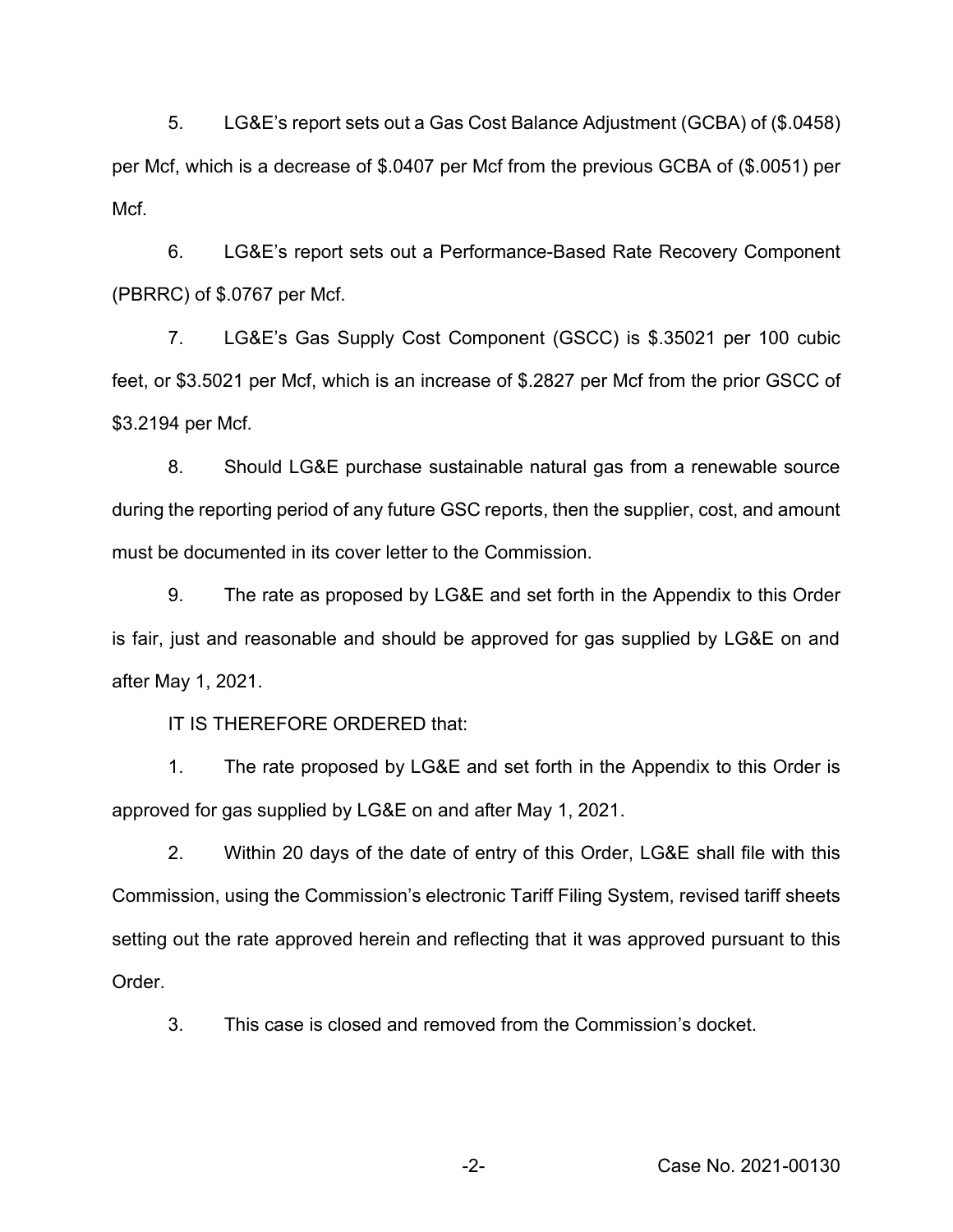By the Commission



ATTEST:

Jhde O. Phaw

Executive Director

Case No. 2021-00130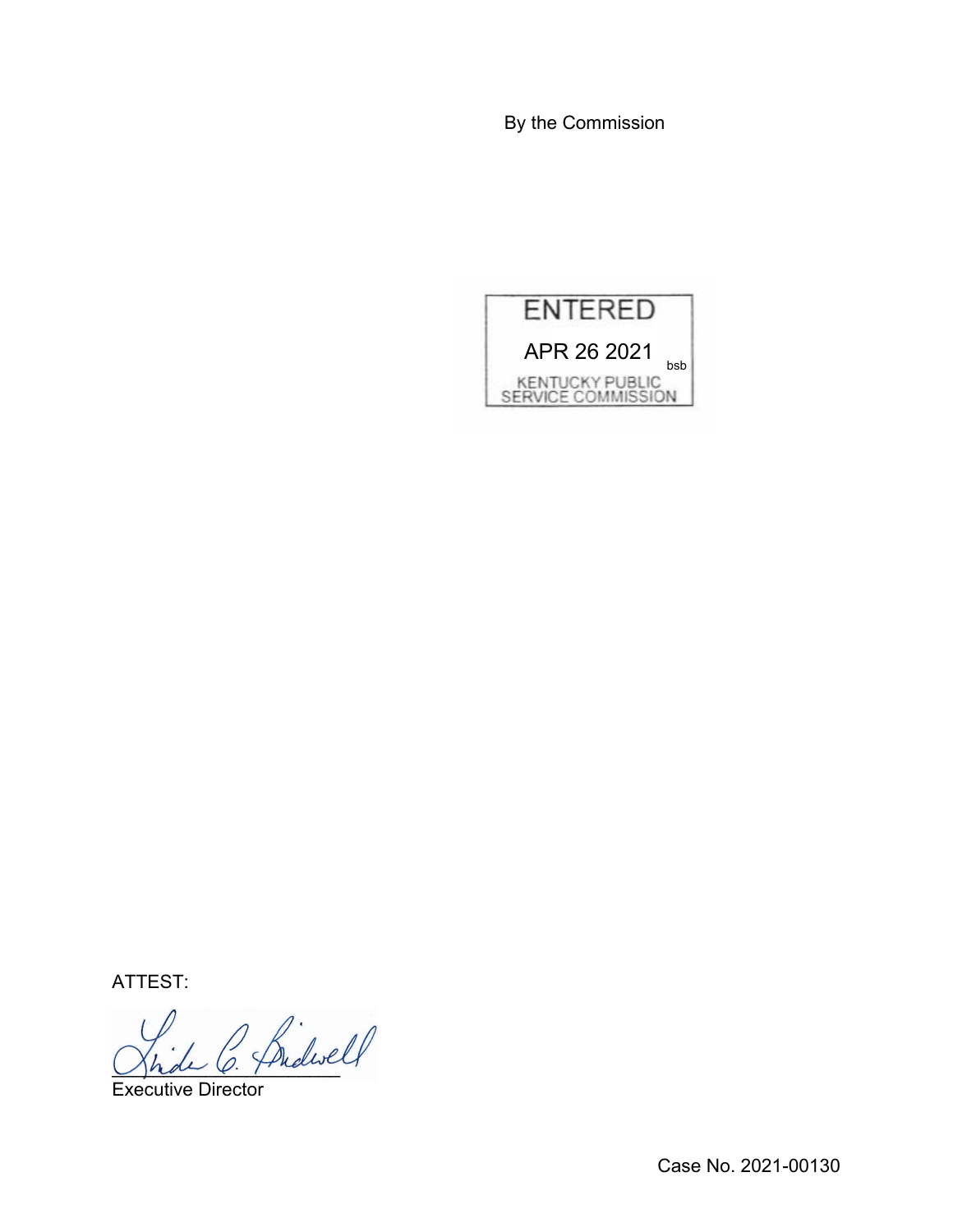# APPENDIX

# APPENDIX TO AN ORDER OF THE KENTUCKY PUBLIC SERVICE COMMISSION IN CASE NO. 2021-00130 DATED APR 26 2021

The following rates and charges are prescribed for the customers served by Louisville Gas and Electric Company. All other rates and charges not specifically mentioned herein shall remain the same as those in effect under the authority of the Commission prior to the effective date of this Order.

### Gas Supply Cost Component

The total Gas Supply Cost Component shall be \$.35021 per 100 cubic feet for gas supplied on and after May 1, 2021.